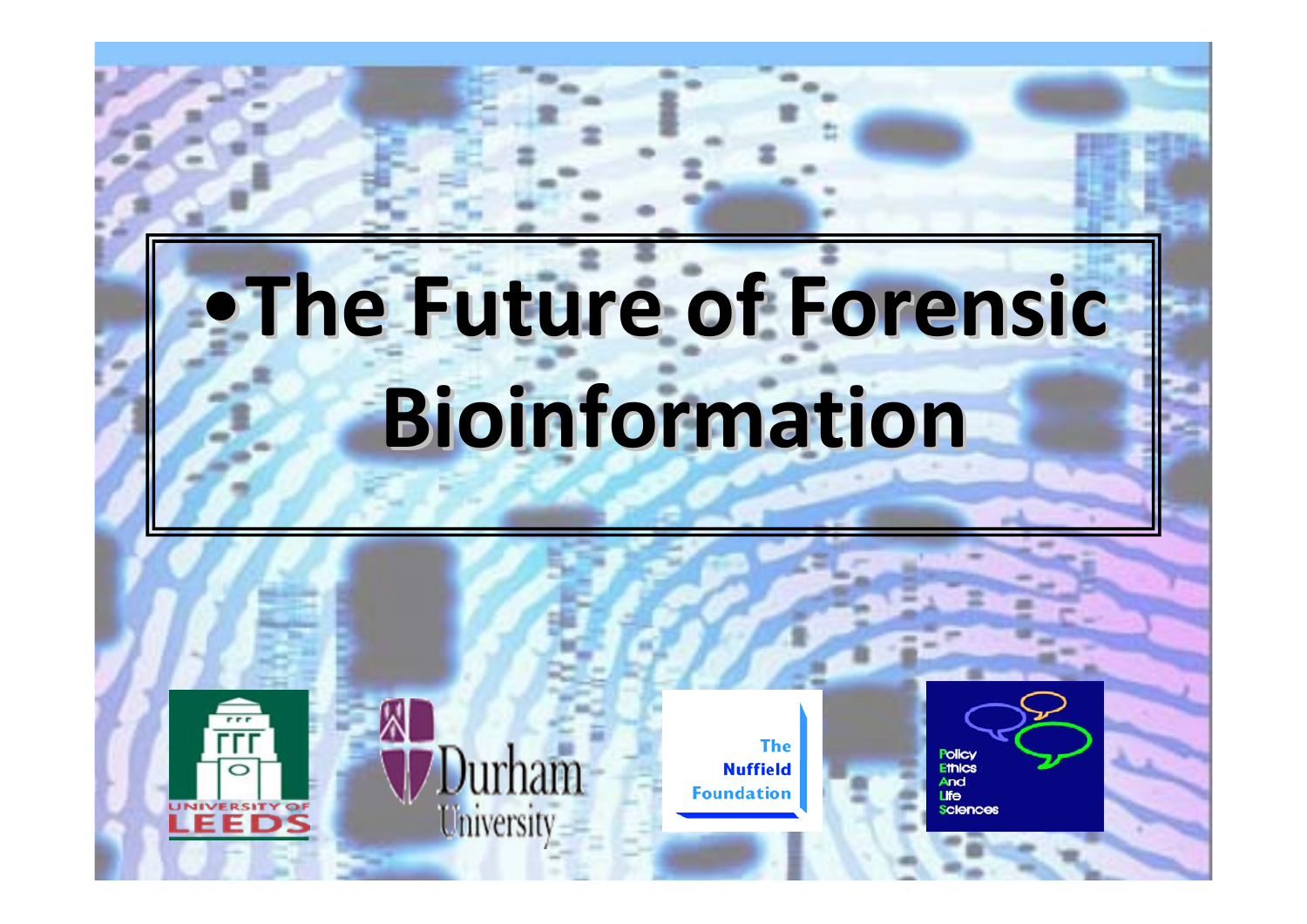#### **Agenda – Seminar Two**







**The Nuffield** Foundation

- • 1000
	- •1020
	- •1115
	- 1140
	- •1300
	- •1400
	- 1515
	- • 1540•1630
- Welcome and Introduction Session 1 – *Data Sources* Tea / Coffee Session 2 – *Research Studies* **Lunch** Session 3 – *Knowledge Gaps* Tea/ coffee Session 4 – *Futures*
	- Concluding discussion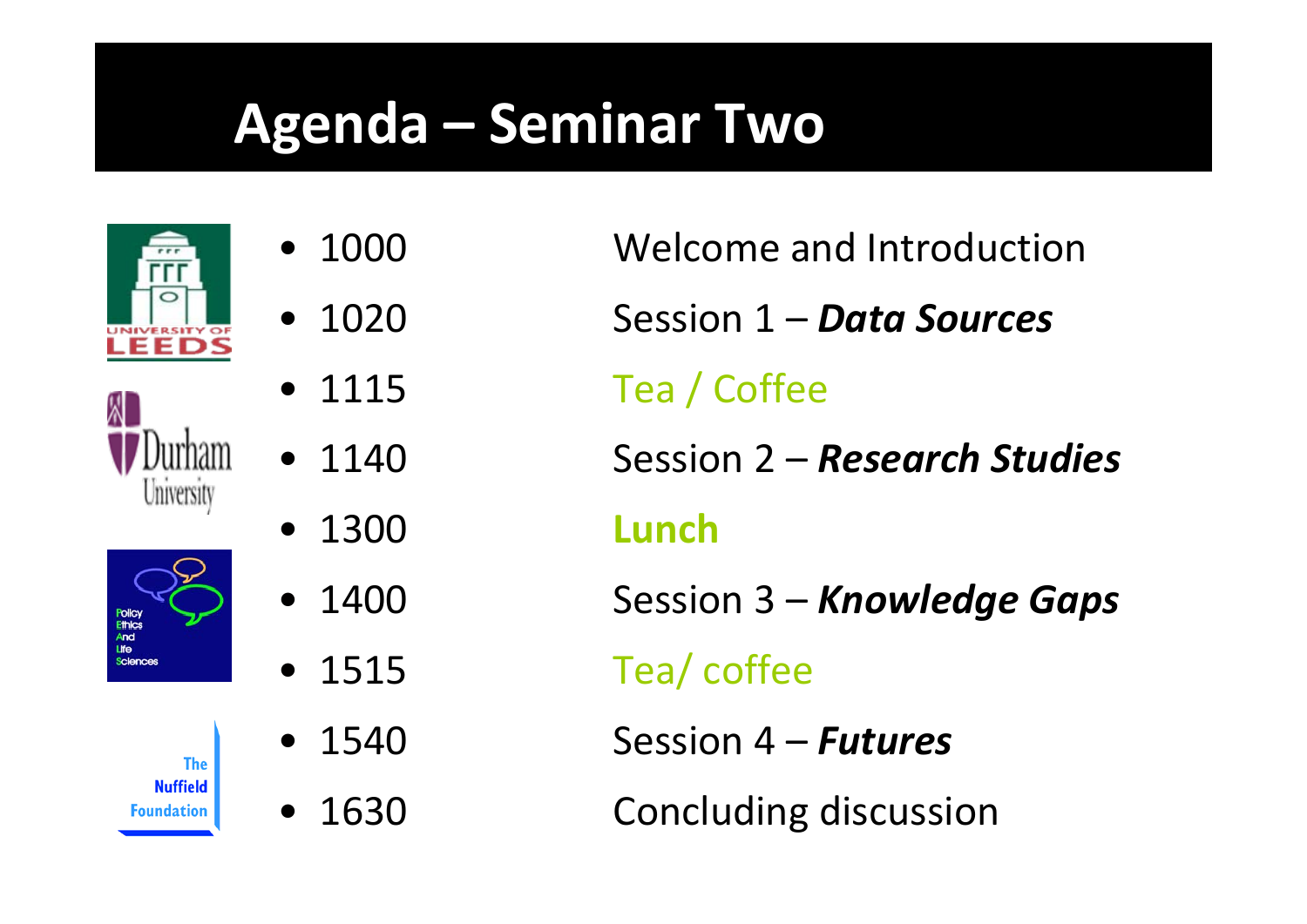## Aims, Outcome and Process







The **Nuffield** oundation

- Four expert meetings:
	- –- Integrity and integration (January)
	- Evidence and assessment (March)
	- Internationalisation and exchange (May)
	- – $-$  Testing with international experts the outcomes of the first three events against, as far as may be practicably foreseen, the parameters of the restricted 'margin of appreciation' applicable to forensic bioinformation (July)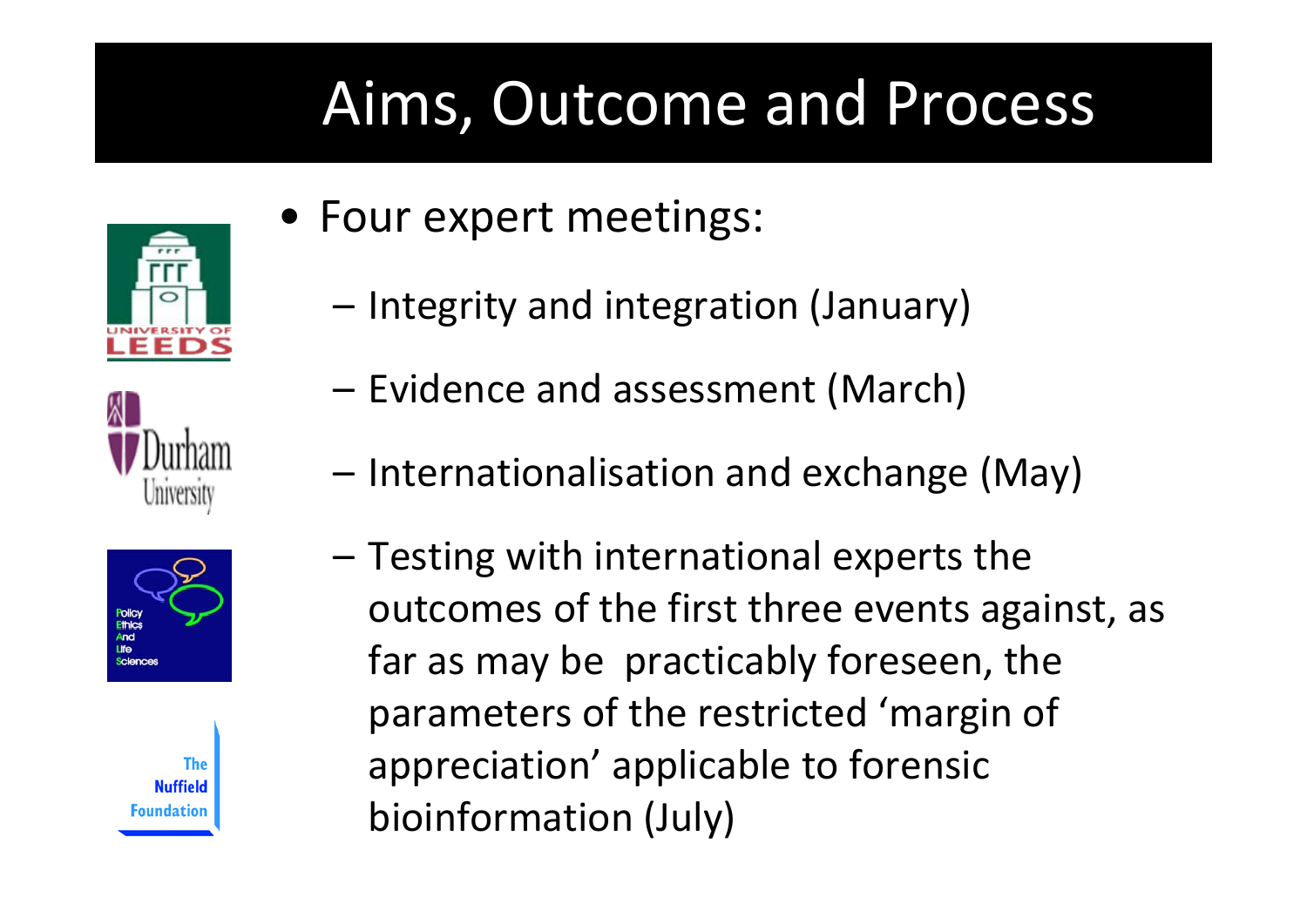#### Aims:







• Maximum participation by all in identifying the options for resolving each issue, relevant sources of data and precedents.





• Clearly identify those issues where <sup>a</sup> consensus has been reached or may be possible or where this is not possible, to clarify the extent and significance of any disagreement.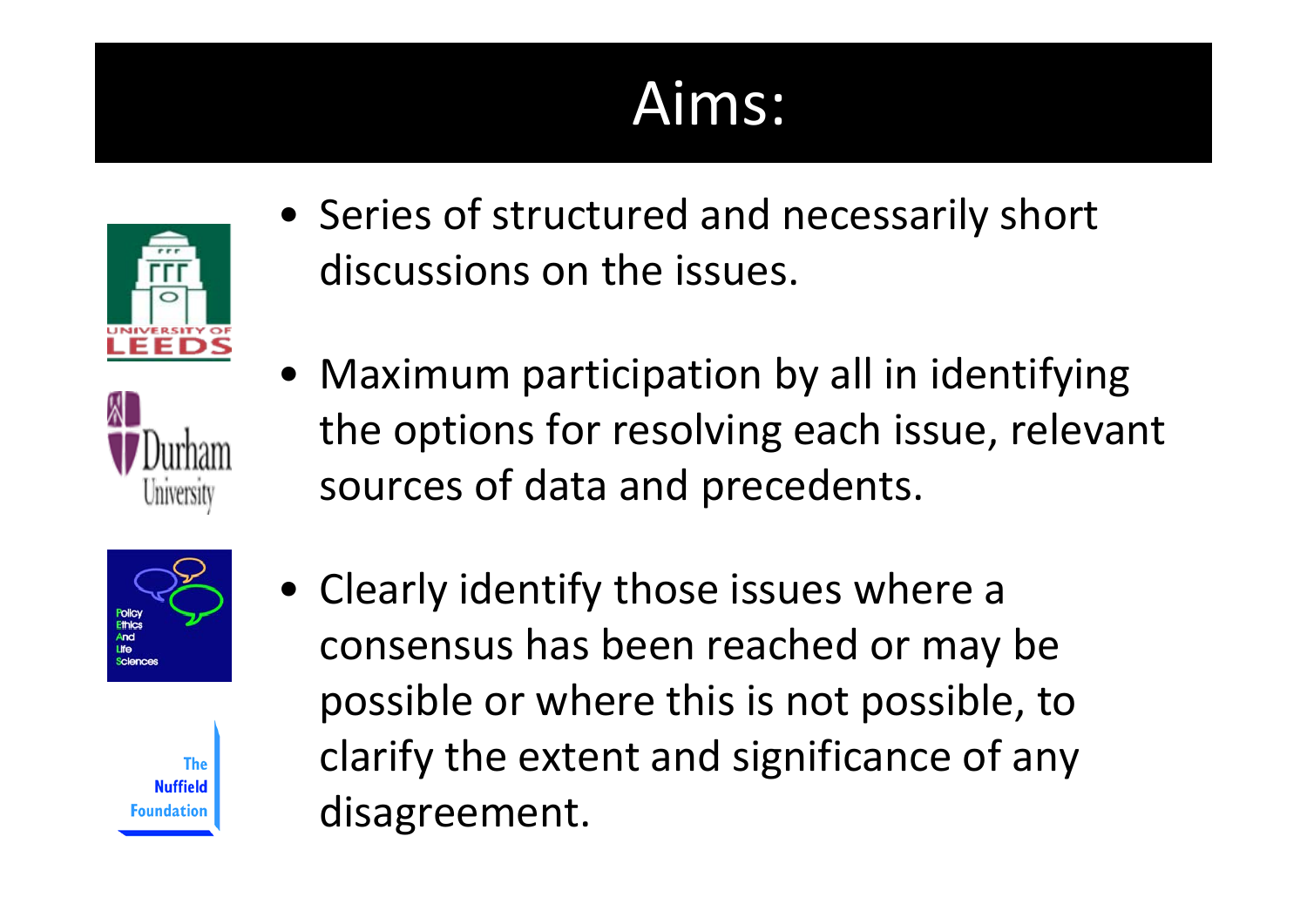## Aims, Outcome and Process









- Record of meetings (not verbatim) on the project website (recording – Chatham House Rules)
- Comments on those records as *statements* of amplification, support and dissent together with suggested areas for research or further consideration – on the project website (authorship can be identified or anonymous)
- A final record of this process –a description of the possible parameters – both as <sup>a</sup> publication to mark the end of this project and hopefully <sup>a</sup> waymark for others grappling with the issues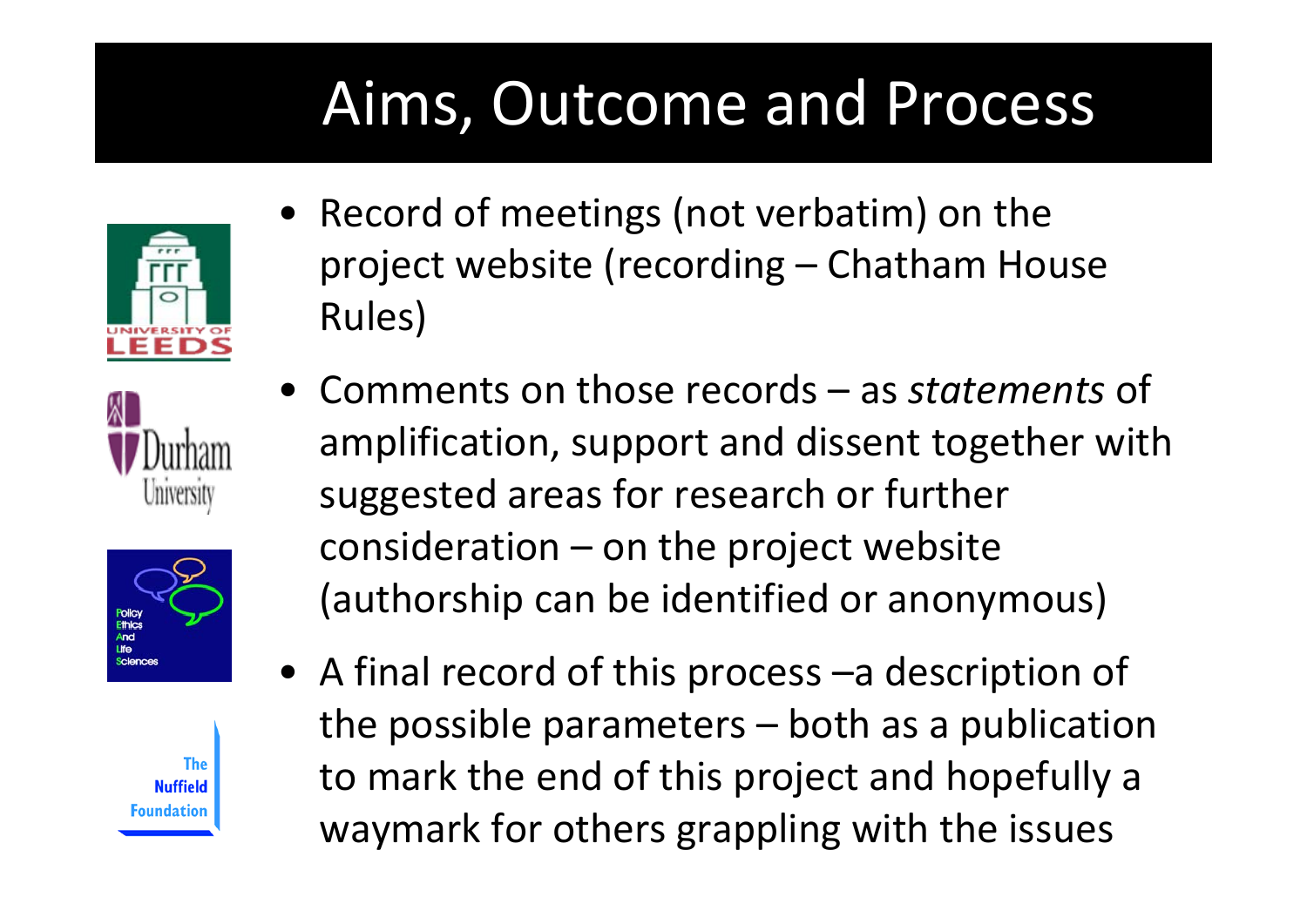#### Aims, Outcome & Process







The **Nuffield** oundation

- Outcome will not be Volume II of NuffieldCouncil on Bioethics – but complementary – and informed by that report and continuity of involvement
- It is not intended as a reaction to '*Marper*' judgement – but hopefully the project is timely now that the law is to be clarified
- This seminar is not an occasion when participants' need to state opinions for the record or be bound by the ideas they simply want to test.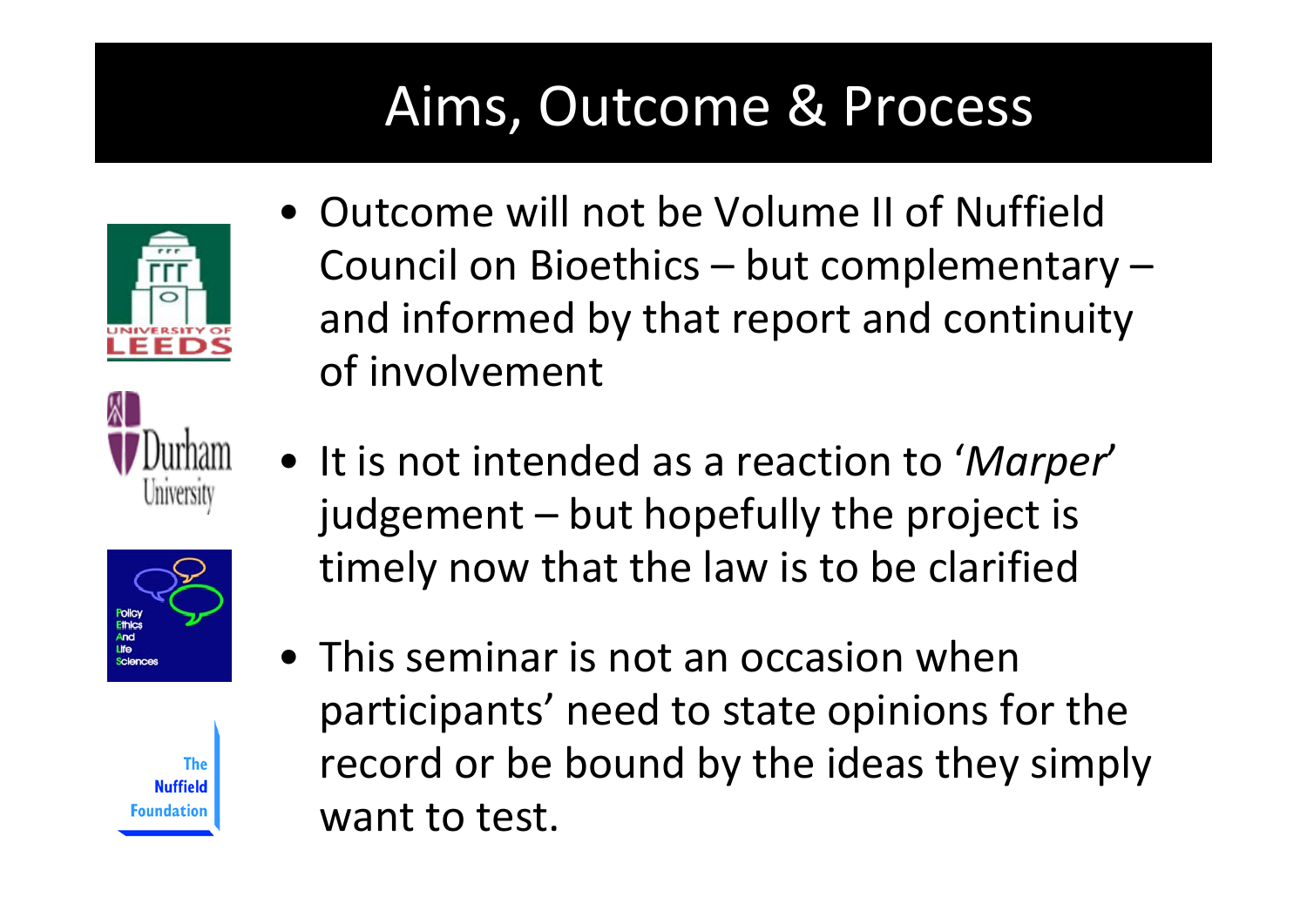## Please remember:







The **Nuffield** oundation

- There is <sup>a</sup> great deal of ground to cover
- Important that all viewpoints and views are captured for the record
- Need to stick to the agenda and the key issues within that agenda
- Opportunity for reflection, comment and suggestions via the website
- The organisers have never done anything so ambitious before and your help is greatly appreciated.